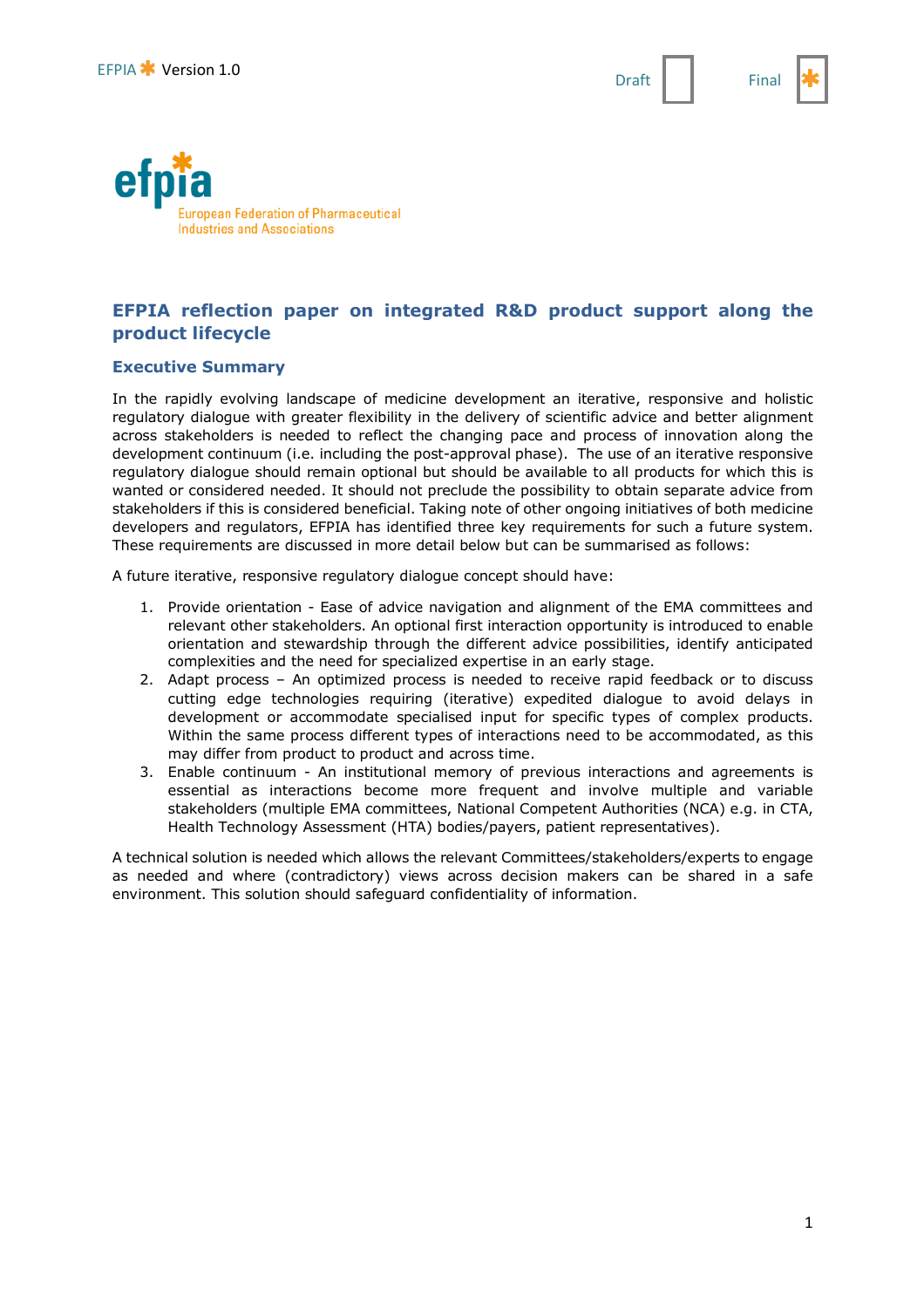## **Introduction**

This reflection paper outlines the EFPIA perspective on a future concept of voluntary iterative, responsive regulatory and scientific dialogue within the EU regulatory framework through the entire medicine lifecycle. A continuum from early development to post-licensing is critical to ensure robust integrated evidence generation. Within the reflection paper, proposals are made as to how such a concept might work within the current legislation, by building on existing tools and incorporating other stakeholders into the regulatory dialogue at the appropriate timepoints.

Early iterative and flexible engagement with regulators and other decision makers will enable clear understanding of the development plan and alignment on evidence generation. It has the additional advantage that it provides regulators and other decision-makers with early awareness on upcoming developments and technologies. Adaptations to the current interaction options are essential to meet the needs of stakeholders for the following reasons:

- 1. **Complexities within the EU regulatory framework**: Multiple opportunities for interaction have evolved over the years and can involve numerous committees within EMA, different National Competent Authorities, regulators from different jurisdictions and HTA organisations/payers. This multi-stakeholder environment with multiple layers of legal responsibilities (EMA cross-committee decision-making, National responsibilities in decisionmaking e.g. in CTA, downstream decision-making for reimbursement) is increasing in complexity, raising the potential for inconsistent advice and expectations in addition to making the system difficult to navigate for all parties, adding time and resources on all sides.
- 2. **Complexities in medicine development:** Scientific and technological advances have enabled the development of therapeutically promising but increasingly complex medicinal products, such as Advanced Therapy Medicinal Products (ATMPs), products which may include a device component or products with a diagnostic biomarker. In this setting, medicinal product development often involves more than one manufacturer (device, diagnostic, medicine). Furthermore, to avoid development delays and ensure timely access to innovative healthcare solutions, manufacturers explore ways to maintain an efficient development process by using novel methods of data generation, such as complex clinical trial (CCT) designs (80% of EFPIA companies have already used CCT designs to collect clinical data<sup>1</sup>), modelling and simulation, real world data (RWD) and real world evidence (RWE), innovative manufacturing and analyitcal technologies as well as progressive Chemistry/Manufacturing/Control and Good Manufacturing/Distribution Practice strategies. A smooth integration of multiple evidence types in one dossier to support regulatory approval needs to be agreed with the stakeholders.

In this rapidly evolving landscape an iterative, responsive regulatory dialogue with greater flexibility in the delivery of advice and better alignment across stakeholders is needed to reflect the changing pace and process of innovation along the development continuum. In this regard, useful experience is already available from special programmes such as the **PRIME** scheme and the adaptive pathways to patients concept which create the conditions for an interative dialogue at key development milestones involving additional stakeholders next to regulators.

Furthermore, EMA's Regulatory Science Strategy (RSS) 2025 (published March 31, 2020) identifies the need to 'Diversify and integrate the provision of regulatory advice along the development continuum' as an important goal. The importance of an integrated approach is emphasized by the fact that several other objectives from EMA's strategy paper touch on the same topic (e.g. PRIME, development support for precision medicines, how to foster innovation in clinical trials, for a full overview please refer to 'Analysis and summaries of public consultation of the RSS 2025'). EFPIA, representing key stakeholders (users) of the scientific advice system, rated this recommendation as 2nd top priority. In 2019, EMA created a focus group including EMA, individual company (incl. Small & Medium Enterprises) and Trade Association representatives to consider how scientific advice could be better integrated to support most efficent development and to develop principles to guide implementation of EMA's RSS 2025 via respective EMA committees work programmes (ongoing).

 $\overline{a}$ <sup>1</sup> Source: EFPIA Leaflet Standing Still Is Not An Option. Take Action With The Regulatory Road To Innovation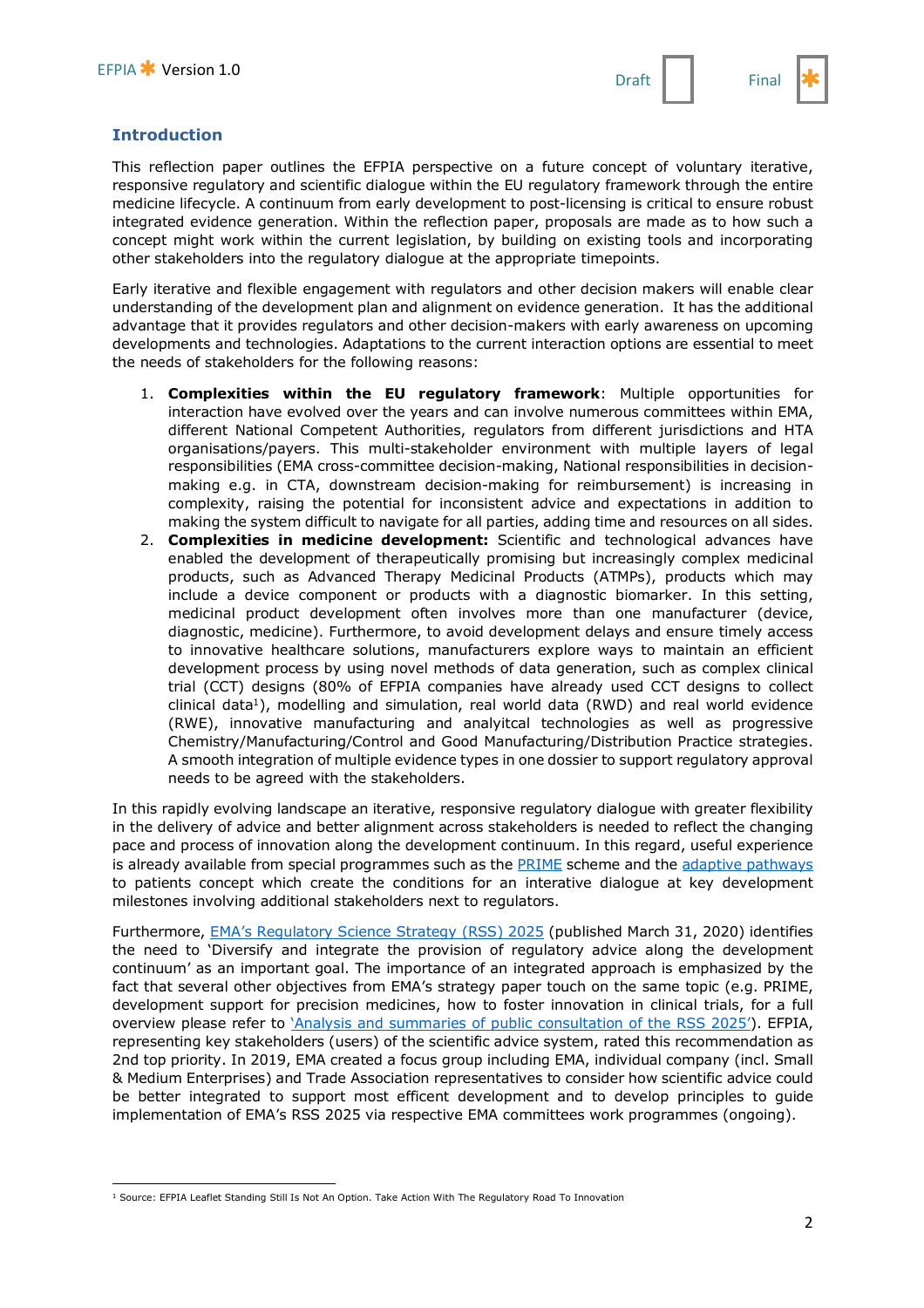

In parallel, those aspects reflected in the EMA RSS are also consideredin the European Medicines Regulatory Network (EMRN) strategy, foreseen to be finalized end of November after a stakeholder consultation. This demonstrates that integrated Scientific Advice along the development continuum with engagement and alignment of all relevant stakeholders is considered a priority action, both for EFPIA and regulators.

EMA has recently published two scientific articles emphasizing the importance of early interactions as an opportunity to improve the generation of evidence required for bringing innovation to patients, focussing on the generation of post-licensing evidence<sup>2</sup> and on the use of new digital technologies in medicines development programmes $3$ .

EFPIA's recommendations are aiming for an all encompassing approach from early development to post-licensing and also take into account additional activities, such as:

- EFPIA is currently developing Dynamic Regulatory Assessment (DRA) proposals. DRA is an umbrella concept attempting to fully link iterative regulatory dialogue with ongoing data submission and evidence assessment enabled by novel IT capabilities. An iterative regulatory dialogue is a critical part of a successful DRA.
- Early health authority interaction is proposed to achieve a more efficient and tailor-made approach in paediatric development. In these proposals (developed by EFPIA's paediatric working group), paediatric development dialogue should be integrated and function within a single-entry platform such as iterative stakeholder dialogue.
- EFPIA's Reflection paper on PRIME is assessing current experiences of medicine developers with PRIME, providing an impact assessment of each step and aims to define the value of an 'ideal' PRIME. Iterative, responsive regulatory dialogue is an important element of PRIME in its current and future state.
- EFPIA notes the importance of connecting its recommendations with adequate resourcing including capability and capacity building to support implementation. (for details, reference is made to the position of EFPIA's fees working group, which is currently under discussion).

## **Recommendations from EFPIA**

EFPIA's recommendations address three key requirements for a future iterative, responsive regulatory dialogue concept which should be optional but available to products for which it is wanted or considered needed. Although it is presented as one single concept, it should also be possible to make use of parts of the concept (e.g. the alignment of advice across EMA committees and NCA for clinical trial applications will be applicable to more products than the need for frequent advice).

- 1. Provide orientation Ease of navigation and alignment of the EMA committees and relevant other stakeholders.
- 2. Adapt process.

 $\overline{a}$ 

3. Enable continuum - An institutional memory of previous interactions and agreements.

### **Ad 1: Ease of navigation and alignment of stakeholders**

A future iterative, responsive regulatory dialogue concept will involve multiple EMA committees (particularly PDCO, COMP, CAT, SAWP, QWP, PRAC and CHMP, inspectors, PAT team), different NCA (including clinical trial authorization bodies and CTFG members), Notified Bodies, HTA organisations/payers and regulators from different jurisdictions (countries, regions). It is also important to assess in an early stage when and how patient input in the regulatory dialogue is indicated.

The optional use of a first interaction opportunity for each project to determine its complexities, through a single point of entry will facilitate navigation (saving time and resources on all sides),

<sup>&</sup>lt;sup>2</sup> Moseley J, Vamvakas S, Berntgen M, Cave A, Kurz X, Arlett P et al. Regulatory and health technology assessment advice on postlicensing and postlaunch evidence generation is a foundation for lifecycle data collection for medicines. Br J Clin Pharm 2020;86(6);1034-51. https://doi.org/10.1111/bcp.14279

<sup>3</sup> Cerreta F, Ritzhaupt A, Metcalfe T, Askin S, Duarte J, Berntgen M, Vamvakas S. Digital technologies for medicines: shaping a framework for success. Nature Reviews Drug Discovery 2020;12 May. doi: 10.1038/d41573-020-00080-6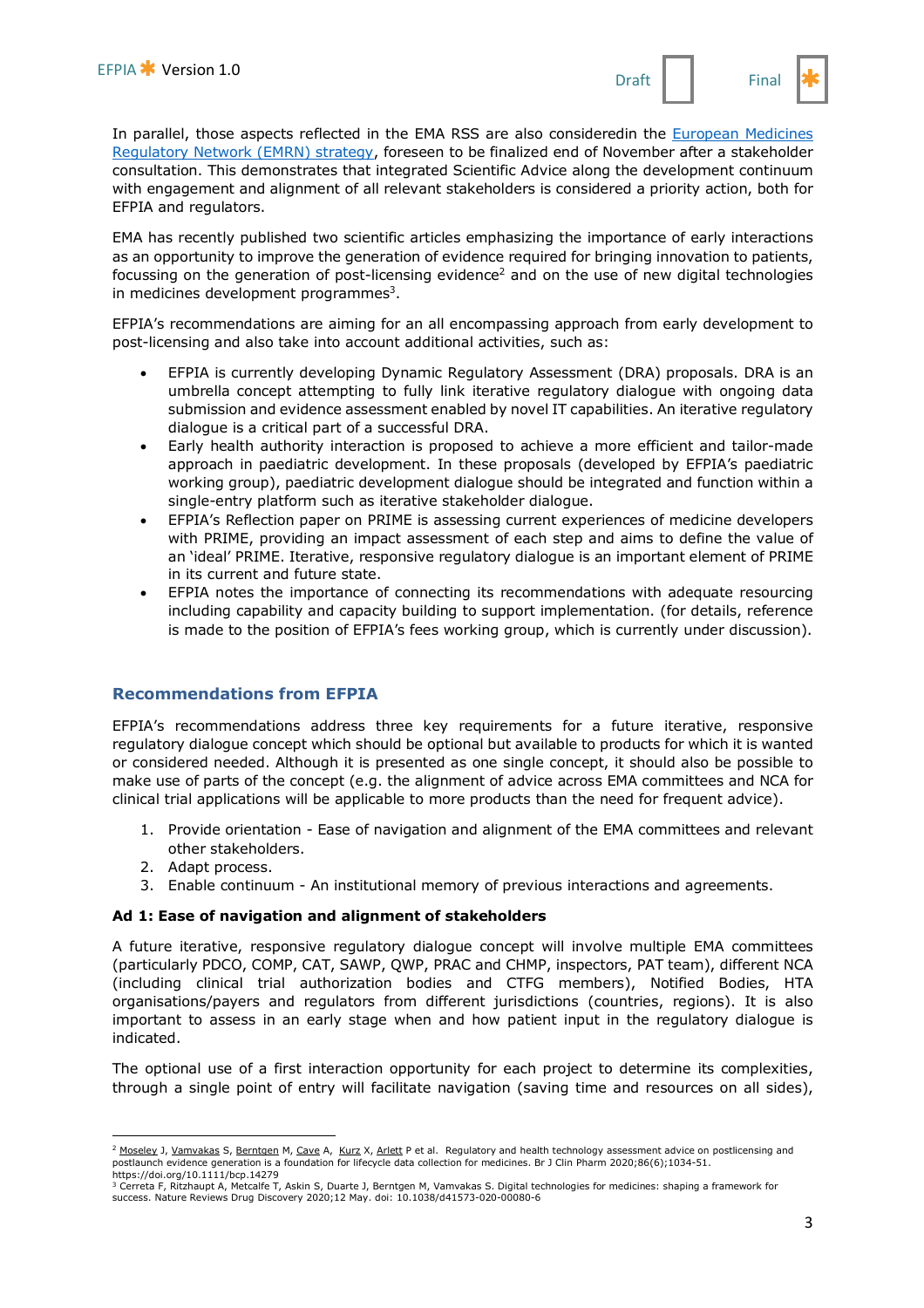interconnection across the EU network and alignment across all relevant stakeholders. A suitable technical solution will additionally support this concept.

This first step in the interaction process for a particular medicine in development would be to define in an early stage the type and amount of supportive dialogue that is expected to be needed (see also under 'Ad 2. Adaptable process'), i.e.:

- 1. To proactively identify scientific, legal and regulatory issues.
- 2. To identify the need for specialized expertise.
- 3. To agree on an optimal milestone-driven interaction schedule and identify which committees/stakeholders/experts are expected to be needed at what point based on the identified complexities.

To ensure reliability in downstream decision making, the output resulting from the interaction should be aligned across EU committees and NCA and other stakeholders as relevant (e.g. CTFG, Notified Bodies, HTA, independent experts). The use of a virtual environment where the relevant Committees/stakeholders/experts engage may facilitate the sharing of views across decision makers and contribute to achieving alignment. This environment should safeguard confidentiality of information. A coordinating body should ensure the efficiency of the process and ensure an optimal balance between sound scientific discussion and rapid feedback as needed.

EMA's current Innovation Task Force (ITF4) remains of importance and interactions should be part of the holistic safe-harbor discussion along the development continuum.

#### **Ad 2: Adaptable process**

 $\overline{a}$ 

EFPIA strongly supports EMA to create a rolling dialogue across the product lifecycle, with different levels of regulatory engagement based on the attributes of a particular product. The process should be optionally available for those products where it is wanted and needed.

The current EMA scientific advice process follows a defined process, which may not be suited for all forms of interaction that may be needed or beneficial in an iterative, responsive regulatory dialogue concept. Examples of adaptations that would be desirable include the following:

- Rapid feedback may be needed on how to best handle questions for which no formal advice or clarification is needed. For this, it would be important to establish appropriate conversation possibilities.
- Expedited, multi-stakeholder dialogue may be required for cutting edge technologies or novel methods, in order to not delay clinical trials in which they are used. These include for example the use of digital endpoints or diagnostic biomarkers. Early interactions could identify areas where relevant expertise is lacking and allow timely involvement and preparation of external experts by EMA. Qualification Advice for novel technologies is of high importance and should be seen as integral part of the scientific advice ecosystem.
- Dynamic and holistic stakeholder dialogue (also considering potential future rolling regulatory assessment) is needed to adaptably accommodate specialized input for specific types of products (e.g. paediatrics, drug-device combination products) and should be considered under the "continuum of regulatory advice" umbrella of the **EMA Regulatory** Science Strategy to 2025 and the EU Network Strategy. It should be possible to seek timely joint interaction and advice on medicine-medical device combination products by involving notified bodies, inspectorates, NCAs and/or EMA, depending on the questions.
- Mechanisms should be defined for advice on broader and general topics ("Broad Scientific Advice" concept).

Next to EMA-coordinated advice, the option of complementary national scientific advice in one or several (Simultaneous National Scientific Advice) countries should be part of the available options, including as a mechanism to define an optimal question for the EMA scientific advice. The availability of an iterative, responsive regulatory dialogue concept should not preclude the possibility to seek separate advice from other stakeholders.

<sup>4</sup> EMA's Innovation Task Force (ITF) in its current setting aims is to make regulatory support for medicines developers that is currently available at national and EU levels more visible and attractive to innovators. One of its objectives is to establish a discussion platform for early dialogue. Its principles, if applied more broadly, fit well within our current proposals.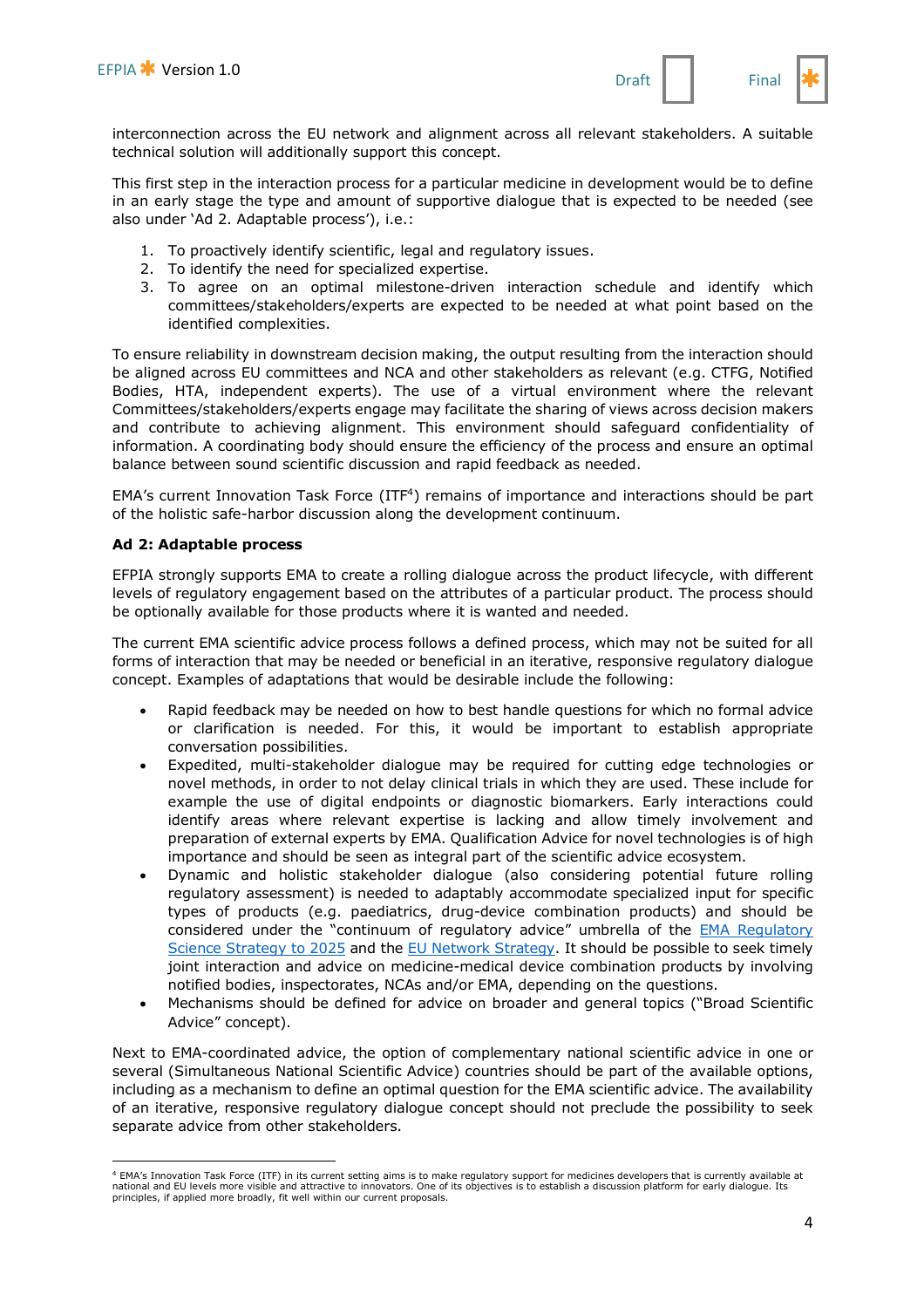

- Relevant stakeholders as defined in the previous section should be included.
- Preliminary stakeholder feedback ahead of meeting allows sponsors to prepare and suggest additional topics for discussion based on this feedback.
- Interactive approach during the procedure with face to face or video conference interactions for key discussions and allowing greater access to specialized working groups when novel approaches are proposed. This should include CMC, quality and manufacturing which may be in need of informal, swift input from regulators.
- Flexible timelines for emerging issues or follow-up questions.

#### **Ad 3: An institutional memory and strong continuum of previous interactions and agreements**

The collaborative, multi-stakeholder and adaptable process described in ad 1 and 2 should be supported by clearly defined requirements and guidelines on product development.

Given the time-span elapsing between early interactions and the start of the regulatory and market access approval processes, and the potentially many different stakeholders involved, it is essential that good institutional memory of all agreements and guidance on a particular development is maintained. A robust platform (e.g. cloud based) is needed for submission of supportive data, storage and safe harbor information exchange. This would enable a transparent exchange of information, data and views, while taking particular care to safeguard confidentiality for all stakeholders as interactions take place in different stages of development<sup>5</sup>. In time, a well-designed system would build knowledge, becoming an institutional memory for all involved stakeholders. In this respect, the relevance of the EMA telematic strategy is highlighted as it aims to optimize support to the EU regulatory authorities.

## **Points for further discussion with scientific advice stakeholders**

- How to ensure a balance between transparent exchange of information, data and views, while taking particular care to safeguard confidentiality as interactions take place in different stages of development?
- What are the user requirements for a technical solution to facilitate discussions, data sharing while maintaining confidentiality (tools, access)?
- Are further changes needed to ensure or strengthen the provision of advice where other important stakeholders (e.g. Notified Bodies [such as devices, in-vitro diagnostics, companion diagnostics], GMO competent authorities, Radiation Protection/Nuclear Medicine national authorities) are involved?
- As an initial goal aligning across EU stakeholders is key. If successful in the EU, how could alignment with other jurisdictions (countries, regions) be obtained?

## **Enabling features for 'iterative, responsive regulatory dialogue'**

To support all above recommendations, it is recognized that optimal resourcing options including possible adjustments to funding models may be necessary. For up-to-date details on specific EFPIA resourcing and funding proposals, reference is made to EFPIA's Fees Working Group.

A staged introduction with an expansion of eligible products over time can help to manage resource requirements.

The recent example of the pandemic COVID-19 challenges emphasizes the importance of pro-active measures and time-efficient interactions and offers another good learning tool for a future system.

 $\overline{a}$ 5 For current EMA policy and output on access to documents please refer to https://www.ema.europa.eu/en/about-us/how-we-work/accessdocuments#publi